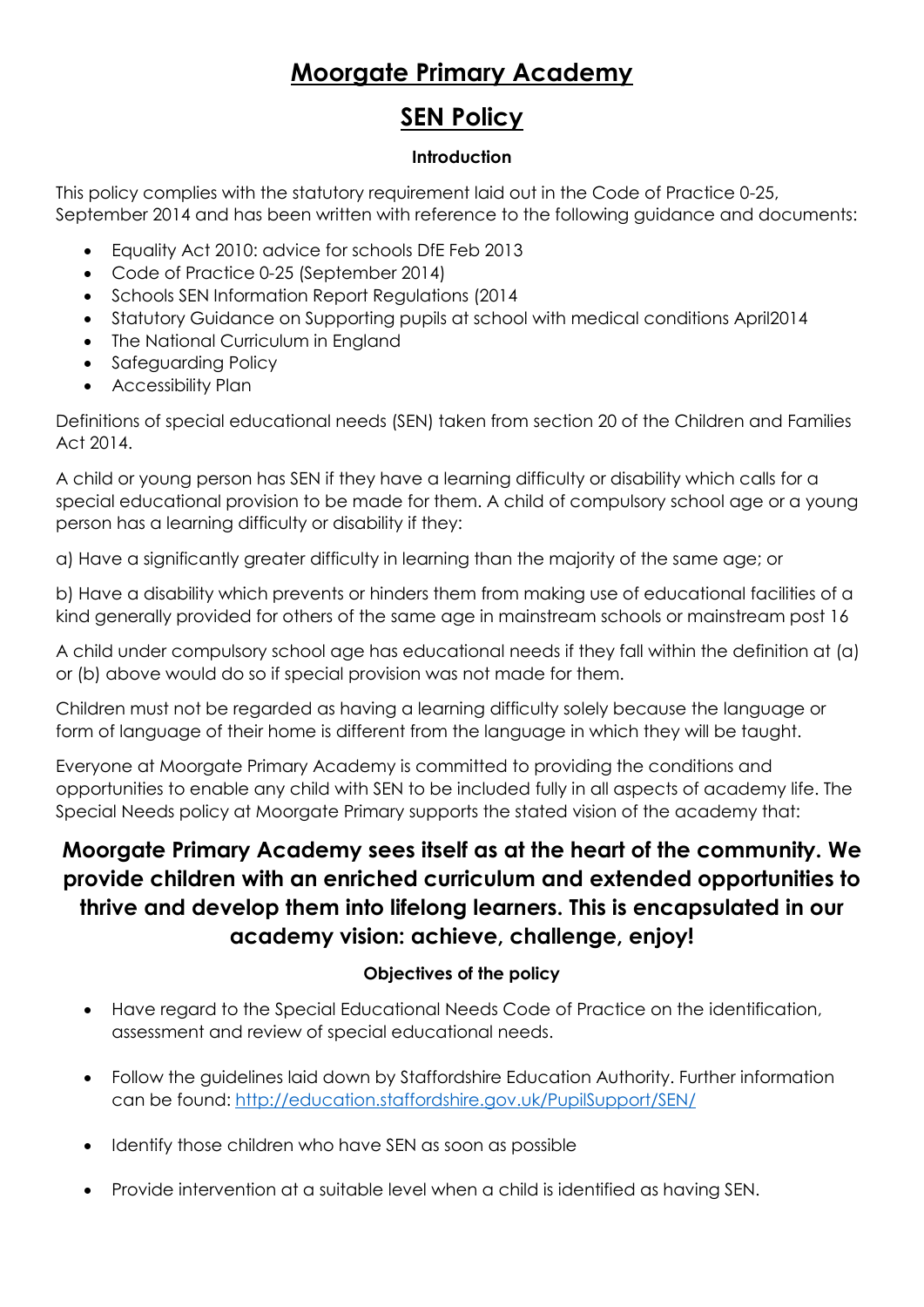- Use a variety of teaching styles, and cater for different learning styles to allow children with SEN to access the National Curriculum.
- Endeavour to use resources appropriately and efficiently to support children with SEN.
- Assess and keep records of the progress of children with SEN.
- To work in partnership with the child, parent/carers, all staff, governors and outside agencies.
- Encourage active involvement by the children themselves in meeting their needs.
- Provide ongoing training for all staff working with children with SEN

## **Responsibility for Co-ordination of SEN Provision**

At Moorgate Primary Academy, the SENCo is **Miss Lauren Wormall**

In accordance with Clause 64 of the Children & Families Bill 2014, National SENCO Award completed in February 2012

The head teacher has responsibility for the day to day management and operation of all aspects of SEN provision.

## **The Role of the SENCo**

The SEN Coordinator (SENCo) will…

- Have responsibility for the day to day operation of the SEN policy.
- Identify areas for development in special educational needs and ensure these form part of the academy's improvement plan
- Work in partnership with colleagues, parents, pupils and outside agencies to ensure that short-term objectives on Learning Passports and Personal Education Plan (PEP) are set, monitored and reviewed.
- Oversee the records of all pupils with SEN.
- Co-ordinate the monitoring of pupil achievement and proactively use this information to inform planning.
- Provide professional guidance and continuing professional development for all staff to secure high-quality teaching and effective use of resources for pupils with SEN.
- Monitor the quality of teaching and learning and work with colleagues and pupils to set targets for improvement
- Liaise with external agencies in matters relating to pupils with SEN.
- Take responsibility for the management of the teaching assistants with regard to SEN provision.

## **The Teaching Staff and Support Staff**

The teaching staff are responsible for differentiating the curriculum for pupils with special educational needs and ensuring their progress, as with all children, against challenging but realistic targets

Learning Support Assistants (LSAs) are to support the SENCO and class teacher in delivering learning programmes to children with SEN throughout the academy.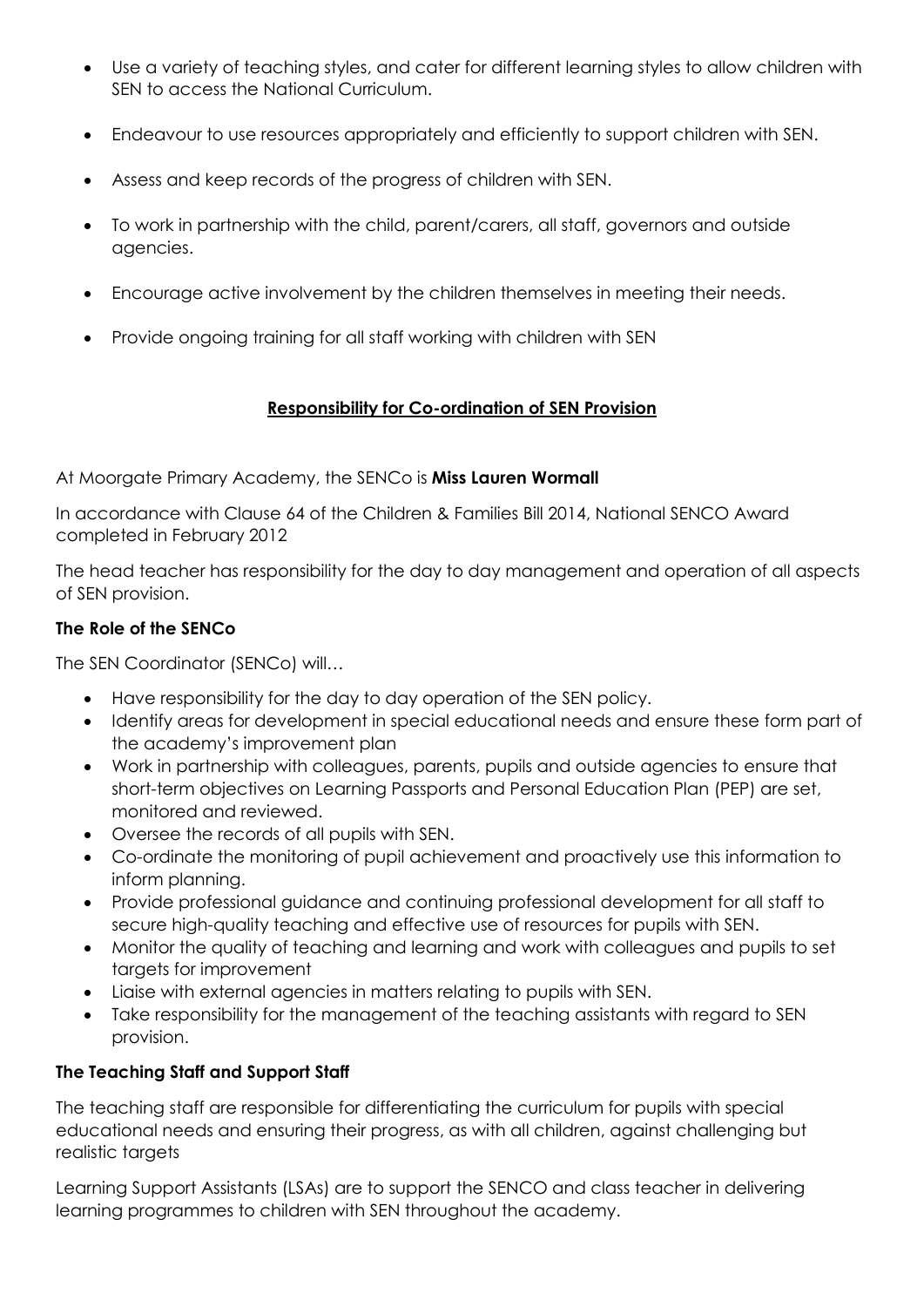These LSAs may work with individual children and with small groups on very specific intervention programmes. They liaise on a daily basis with the class teacher who meets with the SENCO formally every term and informally whenever is necessary, to plan and review, and to adapt the learning programmes they are delivering, if necessary.

#### **Admission Arrangements**

Staffordshire LEA handles all admissions for Moorgate Primary Academy. The Staffordshire LEA Admissions Policy can be found on the LEA website and makes clear reference to pupils with SEN.

#### **Access to the Academy Building**

The academy is a new building in order to enable all of our pupils access to the academy and its grounds. We have in place:

- Grab rails around the academy.
- A lift for access to the second floor with suitable arrangements in the event of a fire.
- Disabled parking with a dropped kerb for access
- Disables toilets on both levels
- Doors that are accessible for all

#### **Access to the National Curriculum**

The SEN provision at Moorgate Primary Academy is based upon the Inclusion statement in the National Curriculum 2014 document of

- Teachers should set high expectations for every pupil. They should plan stretching work for pupils whose attainment is significantly above the expected standard. They have an even greater obligation to plan lessons for pupils who have low levels of prior attainment or come from disadvantaged backgrounds. Teachers should use appropriate assessment to set targets which are deliberately ambitious.
- A wide range of pupils have special educational needs, many of whom also have disabilities. Lessons should be planned to ensure that there are no barriers to every pupil achieving. In many cases, such planning will mean that these pupils will be able to study the full national curriculum. The special [educational](https://www.gov.uk/government/publications/send-code-of-practice-0-to-25) needs and disability code of [practice](https://www.gov.uk/government/publications/send-code-of-practice-0-to-25) includes advice on approaches to identification of need which can support this. A minority of pupils will need access to specialist equipment and different approaches. The SEN and disability code of practice is clear about what should be done to meet their needs
- With the right teaching, that recognises their individual needs, many disabled pupils may have little need for additional resources beyond the aids which they use as part of their daily life. Teachers must plan lessons so that these pupils can study every national curriculum subject. Potential areas of difficulty should be identified and addressed at the outset of work.

All class teachers, the SENCo and teaching assistants carry out an ongoing process of assessment, planning and review that recognises each child's strengths as well as areas for improvement.

A rigorous tracking system is in place to identify children who are not making the required level of progress. Strategies which are used to enable access for all children to the National Curriculum are:

- Daily use of 'dyslexia friendly' teaching and learning strategies.
- Use of Social support groups that could be 1:1 or small groups for children that we feel are emotionally vulnerable or at risk of Exclusion.
- Differentiation of the curriculum to match tasks to ability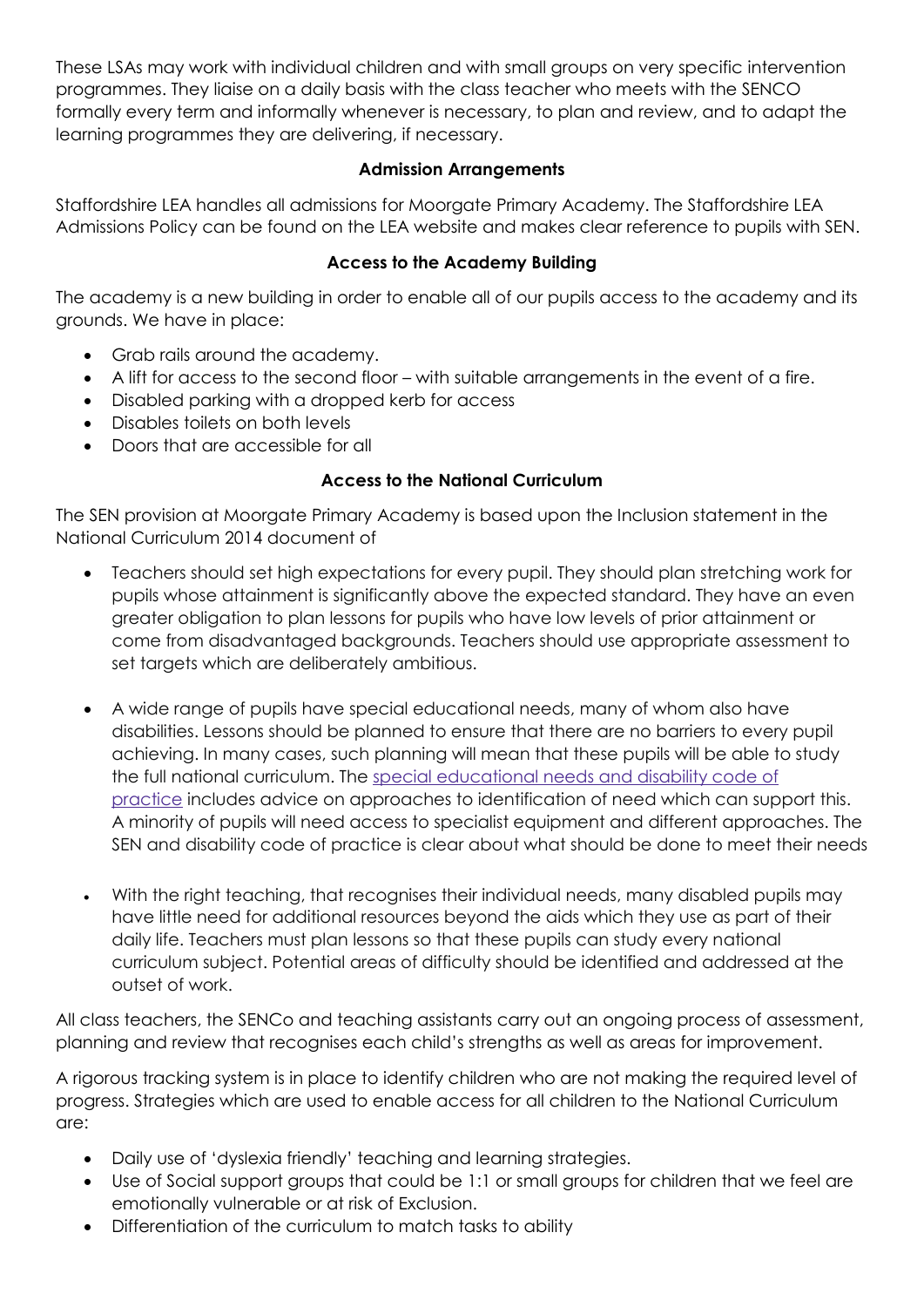- Grouping of children according to ability for literacy and numeracy to ensure that tasks are suitably matched to ability.
- Use of Learning Support Assistants to provide additional support within literacy and numeracy lessons,
- Children are given individual learning targets which teaching staff monitor closely to ensure progress is being made.
- Learning Passports are written and include SMART Targets (Specific, Measurable, Achievable, Relevant and Time Related)
- Advice is sought from SENSS Advisory Teacher, Educational Psychologist and many other outside agencies to staff of the best ways to provide 'reasonable adjustments.'
- Regular monitoring and review of extra support/ intervention sessions, to ensure impact and effectiveness.
- Accessibility to resources to support pupils with sensory or physical difficulties.
- Alternative means of accessing the curriculum through ICT, and use of specialist equipment.
- Peer group support through mixed ability grouping.
- Use of positive behaviour strategies within the classroom and as part of the whole academy Behaviour Policy.
- Access to extra-curricular clubs, and to the social life of the academy.
- In-Service training for all staff on the needs of children with SEN.

## **Identification, Assessment and Reviews**

The SEN Code of Practice gives guidance for identification and assessment and monitoring procedures which the academy follows.

## **Identification**

See definition of Special Educational Needs at start of policy.

A graduated approach: 'Every Teacher is a Teacher of SEN'

Quality First Teaching: 'The baseline of learning for all pupils'

Any of the following may trigger a concern. The child and parent/carer are involved throughout.

- Ongoing teacher and TA observation and assessment within the classroom, and/or attainment in annual standardised assessments show one or more of the following:
- The child is working at a level below the national expectation for that Year group
- The attainment gap between the child and his peers is getting wider.
- A previous rate of progress is not being maintained.
- Little progress is being made even when teaching approaches and resources have targeted a child's identified area of weakness.
- Low scores in diagnostic testing
- Emotional or behavioural difficulties persisting in spite of the use of the academy's behaviour management programmes.
- Self-help skills, social and personal skills inappropriate to the child's chronological age.
- Diagnosis of a previously unidentified medical condition, communication problem or sensory impairment
- Looked After children, in liaison with Children's Services
- For a child who is new to the academy, records from the previous academy indicating that additional intervention has been in place.
- Parental concerns regarding academic progress, behaviour, social adjustment and/or communication skills.
- Other adults concerns e.g. from School Nurse, Educational Psychologist, Children Services.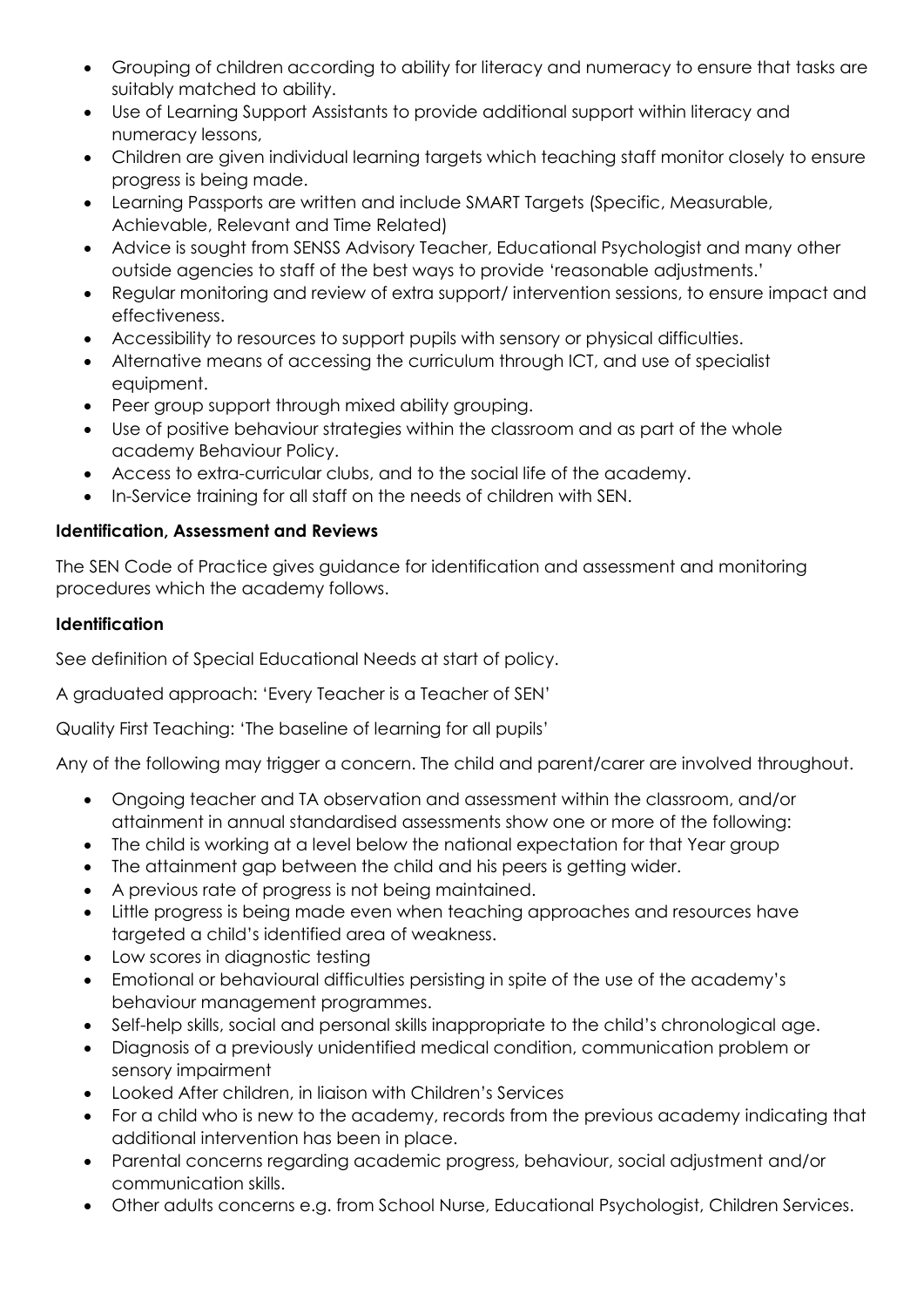1. Any pupil who is falling significantly outside of the range of expected academic achievement in line with predicted performance indicators will be monitored.

2. Once a pupil has been identified as possibly having SEN they will be closely monitored by staff in order to gauge their level of learning and possible difficulties. They will receive intervention

3. The class teacher will take steps to provide differentiated learning opportunities that will aid the pupil's academic progression and enable the teacher to better understand the provision and teaching style that needs to be applied.

4. The SENCo will be consulted as needed for support and advice and may wish to observe the pupil in class.

5. Through the above actions it can be determined which level of provision the pupil will need.

6. If a pupil has recently been removed from the SEN register they may also fall into this category as continued monitoring will be necessary

7. In accordance with Section 6.51 of the 2014 Code of Practice, parents/carers will be informed fully of every stage of their child's development and the circumstances under which they are being monitored. Parents are encouraged to share information and queries with the school.

8. The student is monitored if concern is raised by parent or teacher but this does not automatically place the pupil on the school's SEN register. Concerns are discussed with parents/carers. It is recorded by the school as an aid to further progression and for future reference.

9. Pupil progress meetings and parent evenings are used to monitor and assess the progress being made by all students. The frequency of these meetings is dependent on individual progress.

## **SEN Support:**

Where it is determined that a pupil does have SEN, and requires support, parents will be formally advised of this in accordance with Section 6.48 of the 2014 Code of Practice, before inclusion of the individual on the Academy's SEN register. The aim of formally identifying a pupil with SEN is to help the Academy ensure that effective provision is put in place and so remove barriers to learning. The support provided consists of a four part process indicated below:

This an ongoing cycle to enable the provision to be refined and revised as the understanding of an individual grows. This cycle enables the identification of those interventions which are most effective in supporting the pupil to achieve good progress and outcomes.

## **Assess**

In identifying a child as needing SEN support the subject teacher, working with the SENCo, should carry out a clear analysis of the pupil's needs. This should draw on subject assessments, teacher observations, and details of previous progress and attainment, comparisons with peers and national data, as well as the views and experience of parents. The opinion and feelings of the individual and advice from external support services will also be considered. Any parental concerns will be recorded and compared with the Academy's information and assessment data on how the pupil is progressing. This analysis will require regular review to ensure that support and intervention is matched to need; barriers to learning are clearly identified and being challenged and that the interventions being used are developing and evolving as required. Where external support staffs are already involved their work will help inform the assessment of need.

Where they are not involved they may be contacted, if this is felt to be appropriate, following discussion and agreement from parents.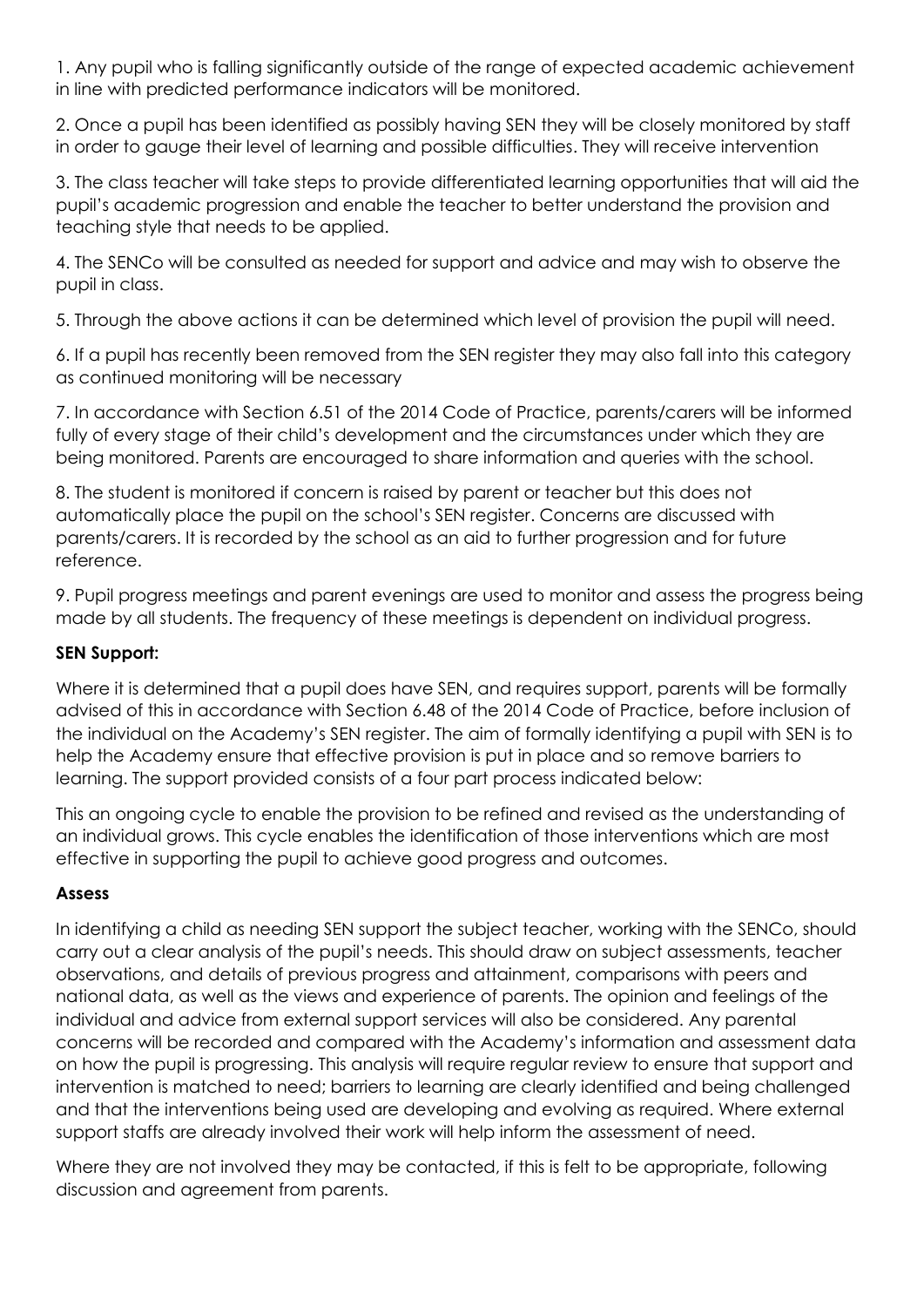#### **Plan**

When it is decided to provide a pupil with SEN support, parents will be informed in writing.

Planning will involve consultation between the teacher, SENCo and parents to agree the adjustments, interventions and support that are required; the impact on progress, development and/or behaviour that is expected and a clear date for review. Parental involvement may be sought, where appropriate, to reinforce or contribute to progress at home.

All those working with the pupil, including support staff, will be informed of their individual needs, the support that is being provided, any particular teaching strategies/approaches that are being employed and the outcomes that are being sought.

## **Do**

The class teacher remains responsible for working with the pupil on a daily basis. They will retain responsibility even where the interventions may involve group or 1:1 teaching away from the mainstream classes. They will work closely with learning support assistants and relevant specialist staff to plan and assess the impact of support and interventions and links with classroom teaching. Support with further assessment of the pupil's strengths and weaknesses, problem solving and advising of the implementation of effective support will be provided by the SENCO.

#### **Review**

Reviewing pupil progress will be made at half termly progress check academic data reviews. This process will evaluate the impact and quality of the support and interventions. The SENCO will revise the support and in light of pupil progress and development; making any necessary amendments going forward, in consultation with parents/carers and class teachers.

Where a student is making appropriate progress and barriers to learning are either removed or no longer relevant, in accordance with 6.54 of the 2014 Code of Practice both students and parents/carers will be consulted about removal from SEN register.

## **Referral for an Education, Health and Care Plan:**

If a pupil has lifelong or significant difficulties they may undergo a Statutory Assessment Process which is usually requested by the Academy but can be requested by a parent. This will occur where the complexity of need or a lack of clarity around the needs of the pupil are such that a multi-agency approach to assessing that need, to planning provision and identifying resources, is required.

The decision to make a referral for an Education, Health and Care Plan will be taken in collaboration with parents, SENCo and class teacher.

The application for an Education, Health and Care Plans will combine information from a variety of sources including:

- Parents/carer
- Teachers
- SENCo
- Social Care
- Health Professionals

Information will be gathered relating to the current provision and a summary of any action points taken; the preliminary outcomes of the targets set form the basis of the profile. A decision will be made by a group of people from education, health and social care about whether the pupil is eligible for an EHC plan. Parents/carers have the right to appeal against a decision not to initiate a statutory assessment leading to an EHC Plan.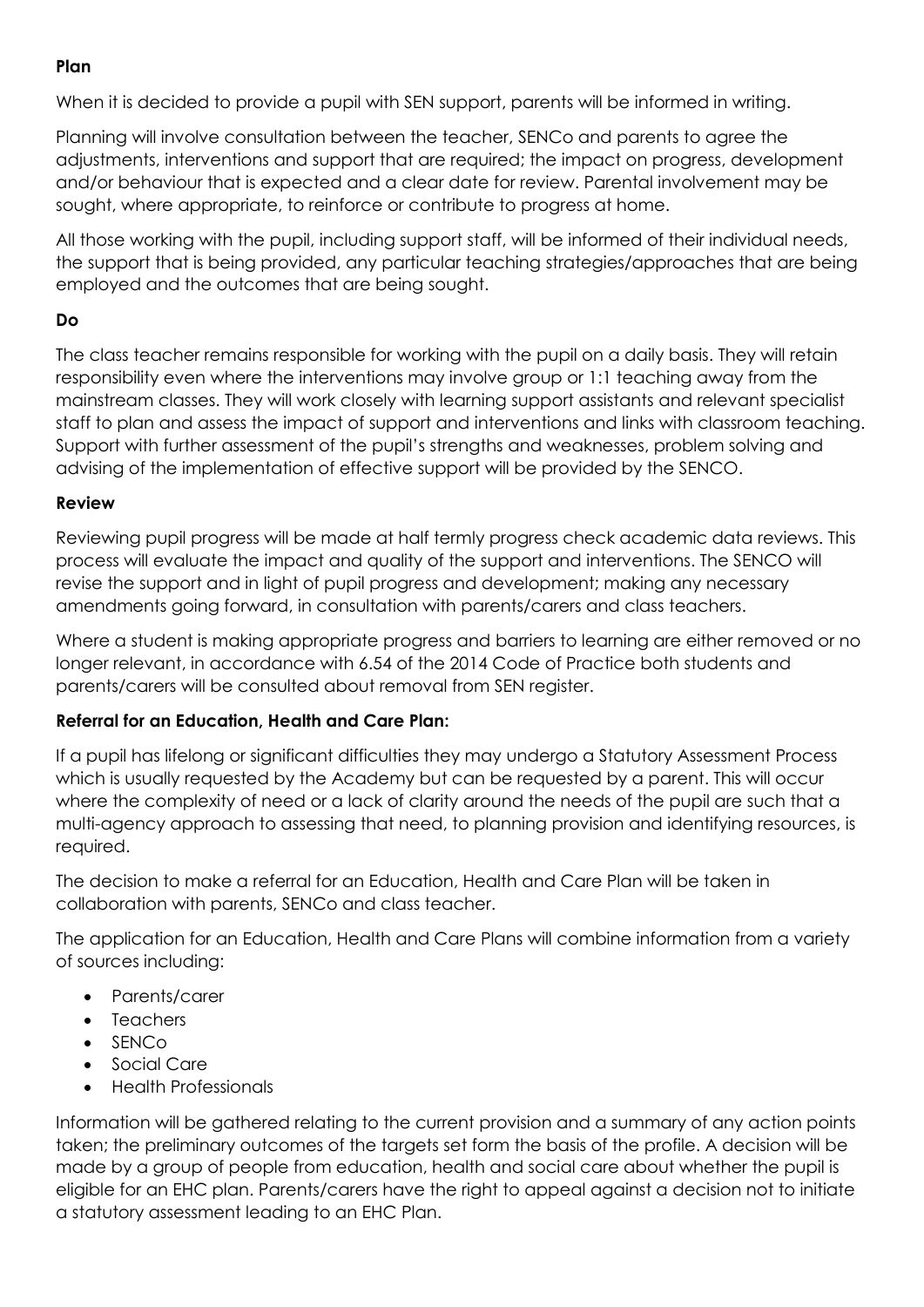Throughout the academy we monitor and track the progress of all children by an ongoing process of planning, teaching and assessment.

## **Early Years**

When children entering our Early Years Setting who have an IEP, a transition meeting will be arranged with the Early Years SENCo, the Early Years staff and the academies SENCo. Parents and staff at the child's previous setting will also be invited to attend to pass on information to academy. This is to ensure that the provision that the child needs is continued through our early years setting.

If a child continues to make inadequate progress in spite of the strategies the teacher has used in class, the teacher may decide that more intervention is needed. The teacher and the SENCO look at the evidence of inadequate progress and decide on strategies which are additional to, or different from those already being provided in the classroom to help the child to make progress.

A learning passport is written by the class teacher for the child. This sets out the learning or behavioural targets that the child is working towards, and describes the strategies and arrangements needed to help the child achieve these targets. The targets are discussed with the child in age-appropriate language and with parents/carers. These will be reviewed half termly and at the end of the term, by the class teacher reviewing them and sharing the outcomes with the parents, by sending home copies of the Learning Passport. Parents are of course welcome to come in and discuss these with the class teacher and or SENCo.

At the IEP review decisions are made about the future actions that may be taken to meet the child's needs. These may be:

- a) To reduce the amount of help.
- b) To continue with the existing level of help with new targets set.
- c) To increase the level of intervention if there has been little progress.

## **Evaluating the success of provision for pupils with SEN.**

The Governing Body, in partnership with the SENCo and other colleagues, will monitor and report on the success of SEN provision for pupils with SEN in a variety of ways:

- Monitor and evaluate the success of short and medium-term targets
- Evaluate the impact of tailored provision and programmes of study
- Analyse progress data for pupils with SEN
- Analyse attendance and exclusion data for pupils with SEN
- Monitor progress against SEN priorities in the Academy Improvement Plan.

#### **Complaints procedure**

The academy has well established procedures for dealing with parental complaints.

These are detailed in the 'Complaints Procedure' as outlined in the prospectus.

#### **In- service training**

We regularly self-evaluate our inclusion and SEN strengths and areas for development. Priorities are identified and built into the Academy Improvement Plan. The academy has a commitment to staff development in the area of Inclusion & SEN to ensure that both teachers and support staff effectively meet the needs of pupils.

In-house or outside agency training is arranged as indicated in the Academy Improvement Plan.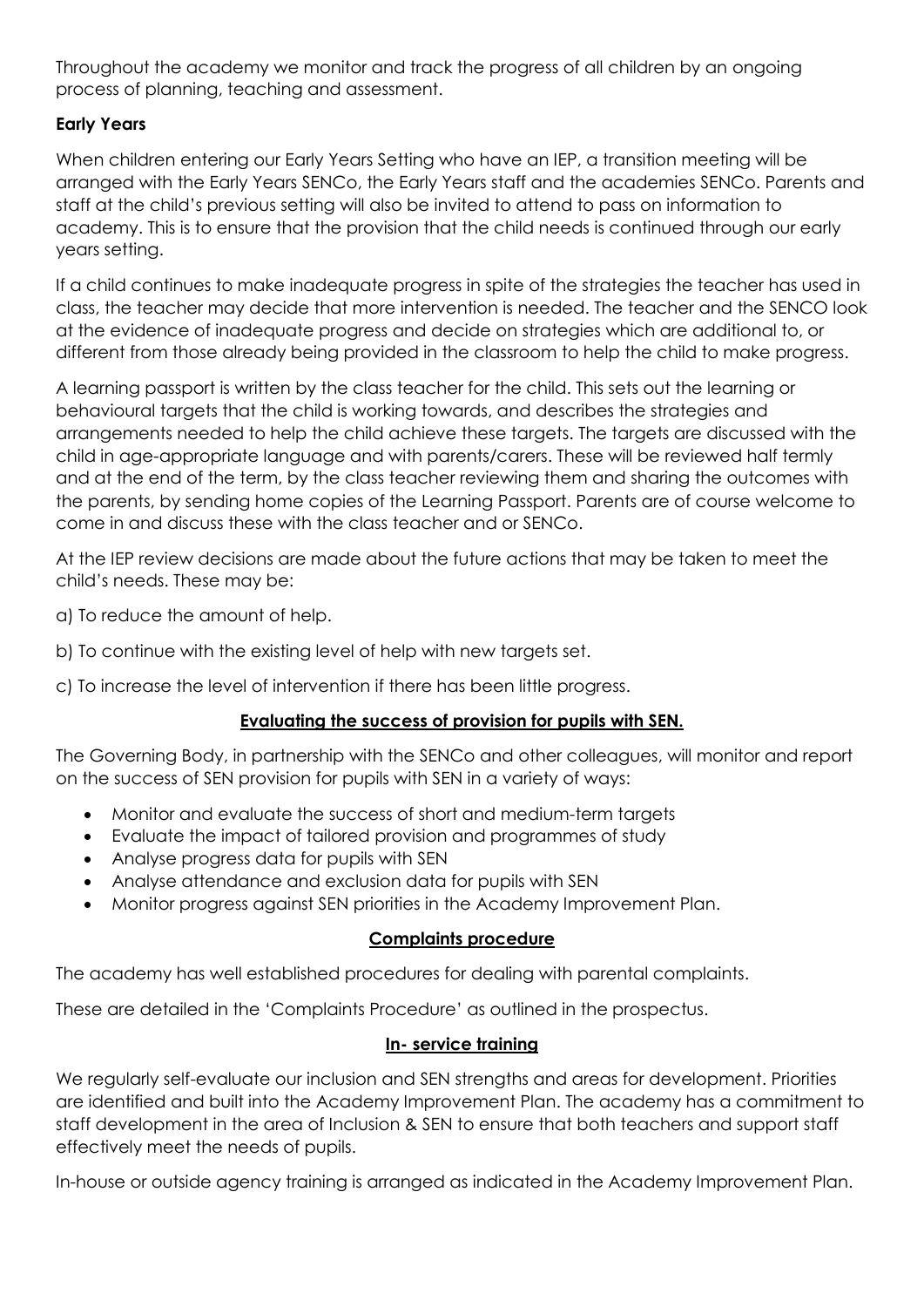#### **Links**

The academy makes good use of outside agencies, seeking support and advice to maintain high standards of provision.

Links and partnerships are developed with Staffordshire Education Inclusion Services, SUAT and other outside agencies to provide support and advice to enable the academy to meet pupil needs effectively. Support and advice may be provided by:

- a specialist teacher in the identified area of need
- a medical service such as a Speech Therapist, Physiotherapist or Occupational Therapist
- an Educational Psychologist
- Social Services, especially for Looked After children
- CAMHS
- Staffordshire Parent Partnership
- Community Nurse

#### **Partnership with Parents**

We welcome and encourage all parents to participate in their child's educational progress from the outset, seeing them as equal partners.

We will endeavour to foster effective partnerships, valuing parents' views and contributions and will draw attention to the availability of relevant and accessible information, support and advice (e.g. Parent Partnership Service).

#### **Partnership with Pupils**

We will continue to work towards positive pupil involvement in decision-making related to their development. Most children have their own views on how they see their special needs which may give insight into the problems experienced by both pupils and teacher. From an early age, children with SEN should be actively involved at an appropriate level in discussions about their IEP's, including target setting and review arrangements and have their views recorded.

#### **Links with other Schools and Academies**

We benefit from partnership links with other local schools and academies and institutions in our neighbouring area and in our cluster of Academies.

The Foundation Stage class teacher arrange visits to the Early Years setting when they are informed of a child with SEN who will be starting at Moorgate Academy.

At Y6 transition the SENCo provides information on request to the local feeder Secondary School about children with SEN who have chosen to go there.

For pupils with an EHC the SENCo arranges a meeting with the SENCo from the chosen Secondary Academy, the class teacher, the parents and the child during the spring or summer term prior to transition.

#### **Summary**

It is the academy's aim to remove barriers to learning for all children in its care. Implementation of this policy will support the effective inclusion of all children, including those with SEN, through raising achievement and enabling participation in the full life of the academy.

Dissemination and review

Last Reviewed: September 2020